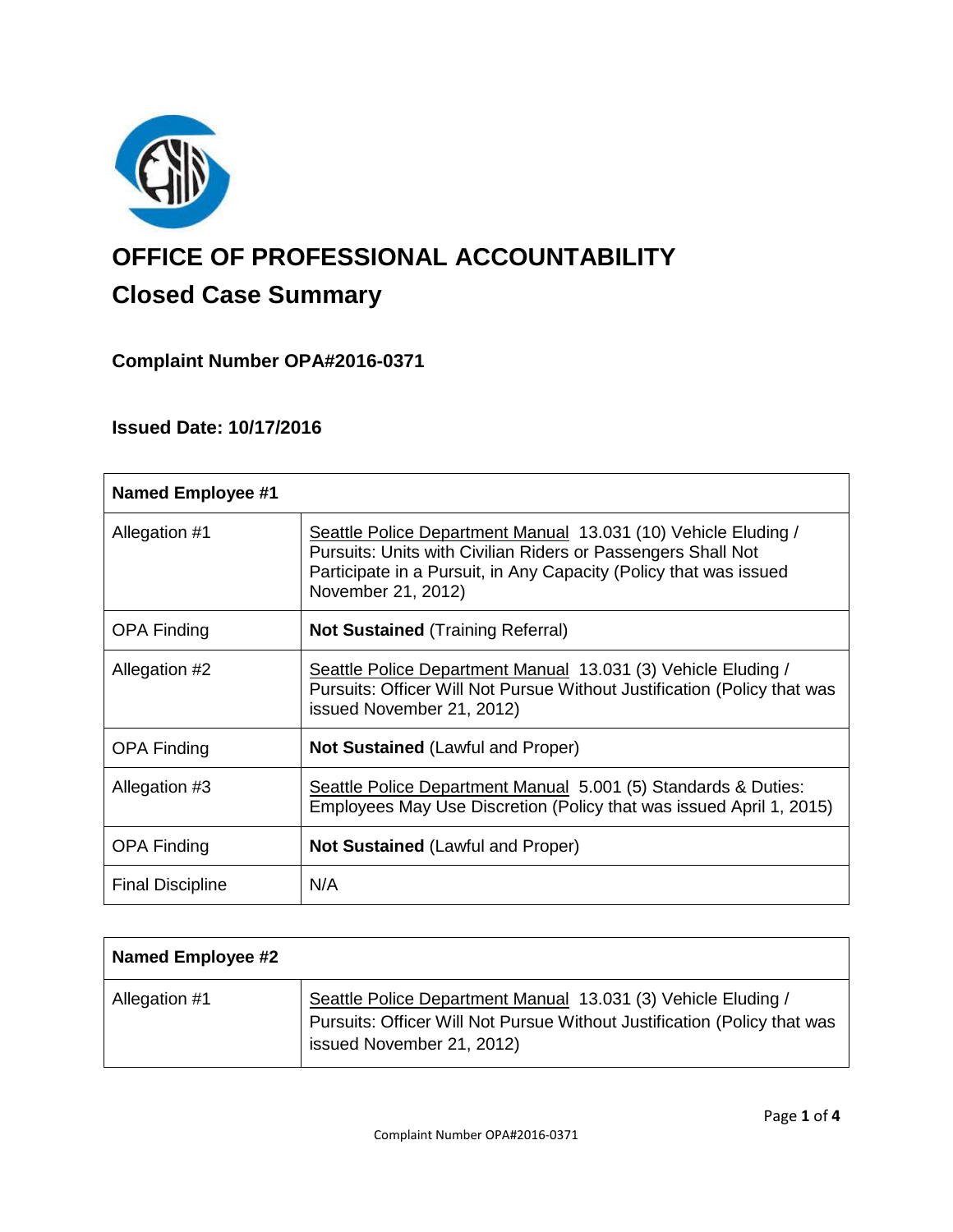| <b>OPA Finding</b>      | <b>Not Sustained (Lawful and Proper)</b>                                                                                              |
|-------------------------|---------------------------------------------------------------------------------------------------------------------------------------|
| Allegation #2           | Seattle Police Department Manual 5.001 (5) Standards & Duties:<br>Employees May Use Discretion (Policy that was issued April 1, 2015) |
| <b>OPA Finding</b>      | <b>Not Sustained (Lawful and Proper)</b>                                                                                              |
| <b>Final Discipline</b> | N/A                                                                                                                                   |

## **INCIDENT SYNOPSIS**

The Named Employees became engaged in a vehicle pursuit.

## **COMPLAINT**

The complainant, a supervisor within the Department, alleged that Named Employee #1 violated policy when he engaged in a vehicle pursuit when accompanied by a citizen rider. OPA also added an allegation of an out of policy pursuit.

OPA in its intake discovered a second Named Employee is alleged to have violated policy when he engaged in a vehicle pursuit without justification.

## **INVESTIGATION**

The OPA investigation included the following actions:

- 1. Review of the complaint memo
- 2. Review of In-Car Videos (ICV)
- 3. Search for and review of all relevant records and other evidence
- 4. Interviews of SPD employees

## **ANALYSIS AND CONCLUSION**

The preponderance of the evidence shows that Named Employee #1 engaged in a pursuit of an eluding vehicle with a civilian rider in his police vehicle. SPD Policy forbids this. There is no evidence to suggest Named Employee #1 violated policy intentionally, rather it seemed his focus on capturing a fleeing driver he (Named Employee #1) believed had just assaulted another officer distracted him from realizing he should not engage in the pursuit with a civilian passenger in his car.

The complainant alleged that Named Employees #1 and #2 engaged in a vehicle pursuit for a non-violent, non-felony crime. The preponderance of the evidence shows that Named Employees #1 and #2 mistakenly believed the driver of the eluding vehicle had attempted to run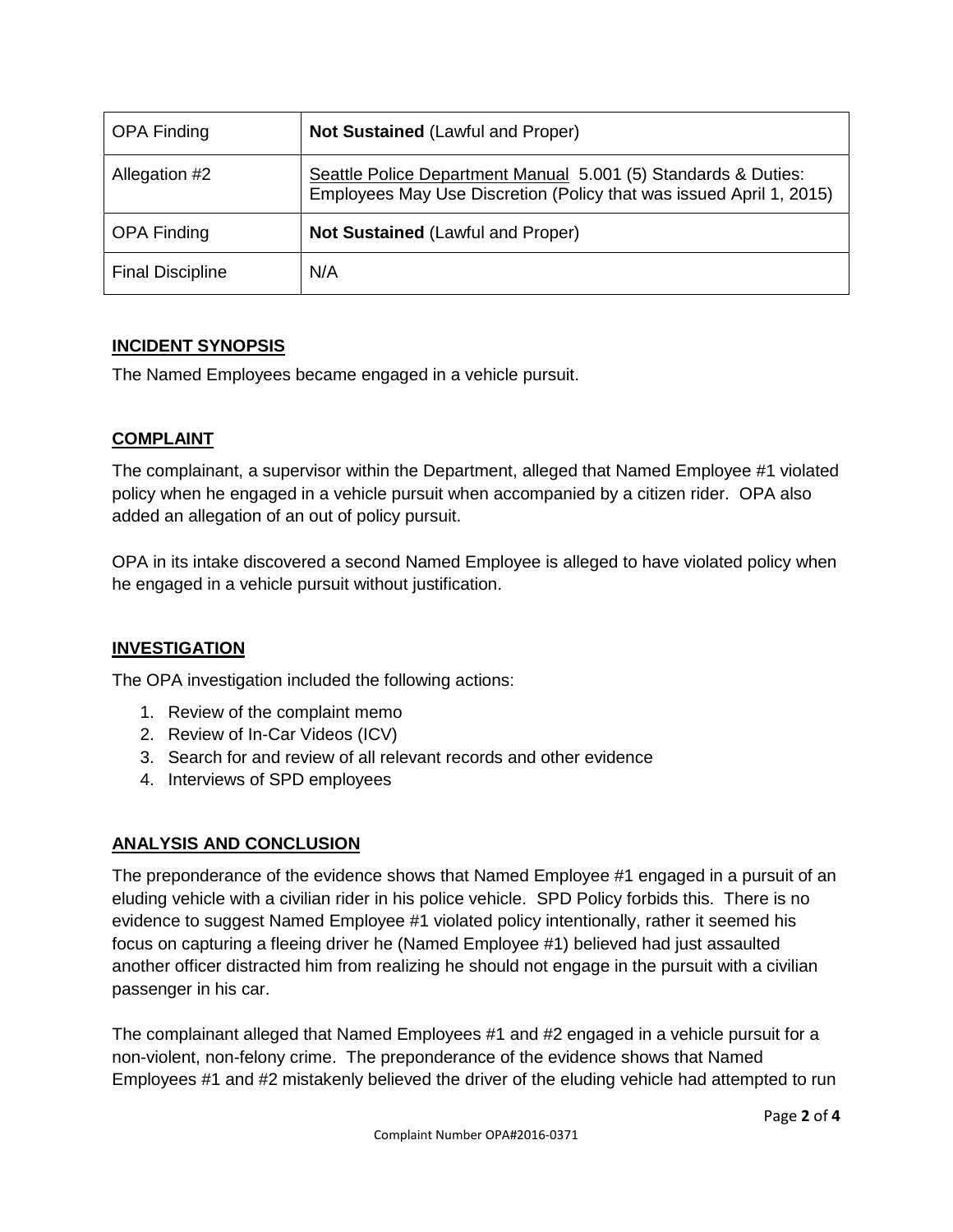over one or more officers. This belief was based on radio transmissions by other officers that, while somewhat ambiguous, could lead a reasonable officer to believe the driver had just committed a violent felony assault.

The complainant alleged that Named Employees #1 and #2 displayed poor judgment in pursuing the eluding vehicle. While Named Employee #1 and #2's assumptions regarding the reasons for the pursuit were inaccurate, they were reasonable based on radio transmission they heard.

## **FINDINGS**

### **Named Employee #1**

Allegation #1

The evidence showed that the Named Employee would benefit from additional training. Therefore a finding of **Not Sustained** (Training Referral) was issued for *Vehicle Eluding / Pursuits: Units with Civilian Riders or Passengers Shall Not Participate in a Pursuit, in Any Capacity.*

**Required Training:** Named Employee #1's supervisor has already counseled Named Employee #1 regarding this violation. This is considered adequate training by OPA and no further training is required.

### Allegation #2

The preponderance of the evidence shows that Named Employee #1 mistakenly believed the driver of the eluding vehicle had attempted to run over one or more officers. Therefore a finding of **Not Sustained** (Lawful and Proper) was issued for *Vehicle Eluding / Pursuits: Officer Will Not Pursue Without Justification*.

### Allegation #3

While Named Employee #1's assumptions regarding the reasons for the pursuit were inaccurate, they were reasonable based on radio transmission he heard. Therefore a finding of **Not Sustained** (Lawful and Proper) was issued for *Standards & Duties: Employees May Use Discretion.*

### **Named Employee #2**

### Allegation #1

The preponderance of the evidence shows that Named Employee #2 mistakenly believed the driver of the eluding vehicle had attempted to run over one or more officers. Therefore a finding of **Not Sustained** (Lawful and Proper) was issued for *Vehicle Eluding / Pursuits: Officer Will Not Pursue Without Justification*.